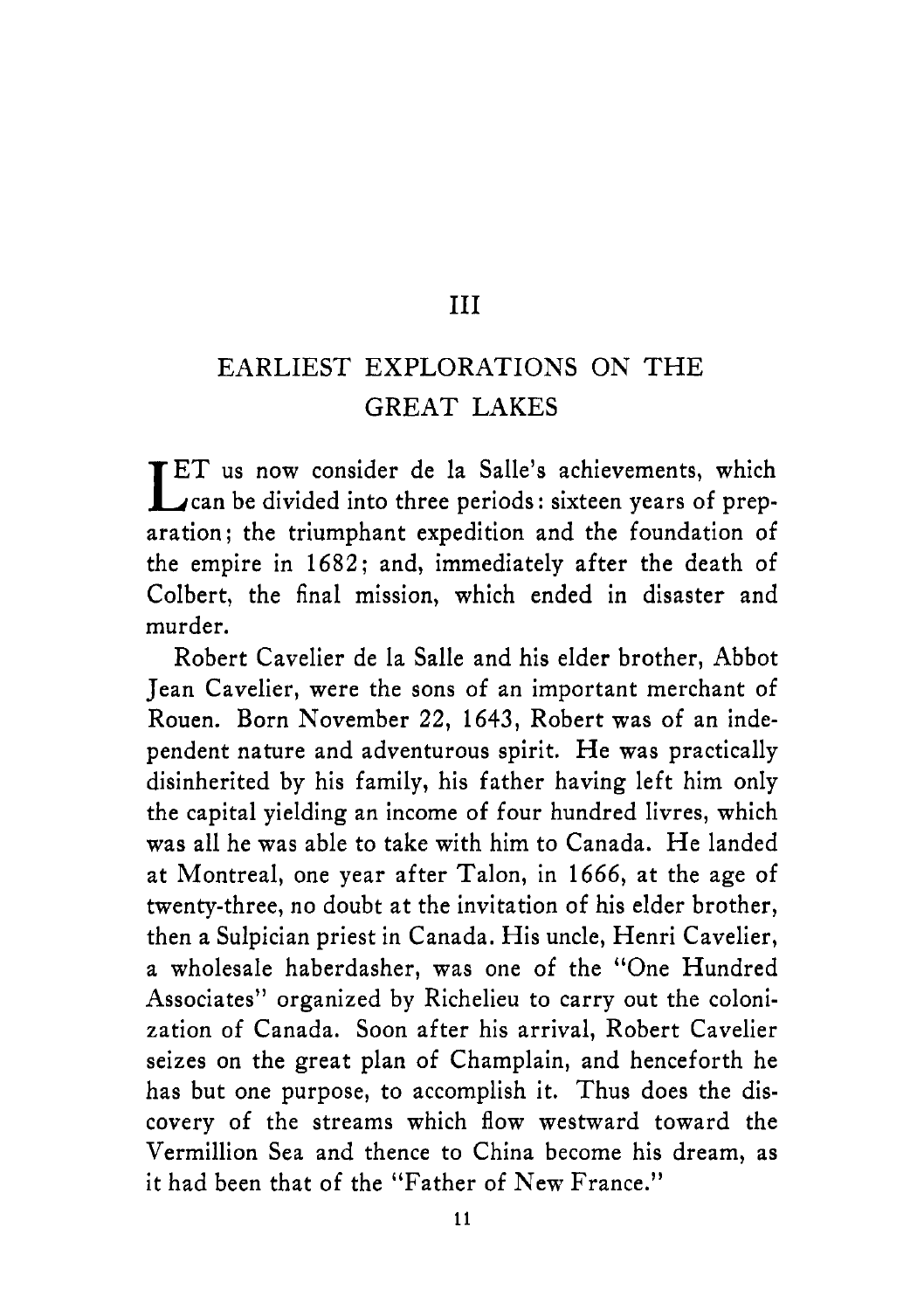With wise perseverance he begins by acquainting himself with the language and customs of the Indians, through traveling about in their country, and questioning them. It was then that he learned through them of the existence of the "Missi-Sepe" (the Great Water) and of the Ohio (the Beautiful Water). The Father Superior of the Sulpicians of Montreal, the Abbot de Queylus, perhaps at the suggestion of Robert's brother, tries to keep him at Montreal. But his independent spirit and his ambition assert themselves. He wants to be a French Christopher Columbus, and to complete the task of the former, that is, to complete the circle of navigation around the world, and to conquer an empire for France as Columbus had done for Spain.

He sets out, at the age of twenty-six, in 1669, extends the scope of his explorations, and, in the course of his first expedition, reaches the Ohio river, which he is the first to discover. On his second expedition, in 1671, he discovers the Illinois river. It was during the course of these first two expeditions that he is supposed to have pushed on to the Mississippi, on the waters of which he would have sailed before Father Marquette who descended it only in 1673.

Disregarding this controversy, we may accept, concerning these first two expeditions, the main part of the account given by Cavelier's friend, the Academician Renaudot, who wrote in 1678 his "Entretiens de Cavelier de la Salle sur ses onze années en Canada" and his "Histoire de la Salle," after having had conversations in Paris with the explorer, who had come to win Colbert's support for his plans.

Cavelier had acquired, near Montreal, soon after his arrival in 1666, a small estate in a place since called "La Chine," which he sold in 1669 in order to cover the expenses of the expedition which he was about to undertake. The deed of sale is dated January 9, 1669, and deals with "La Seigneu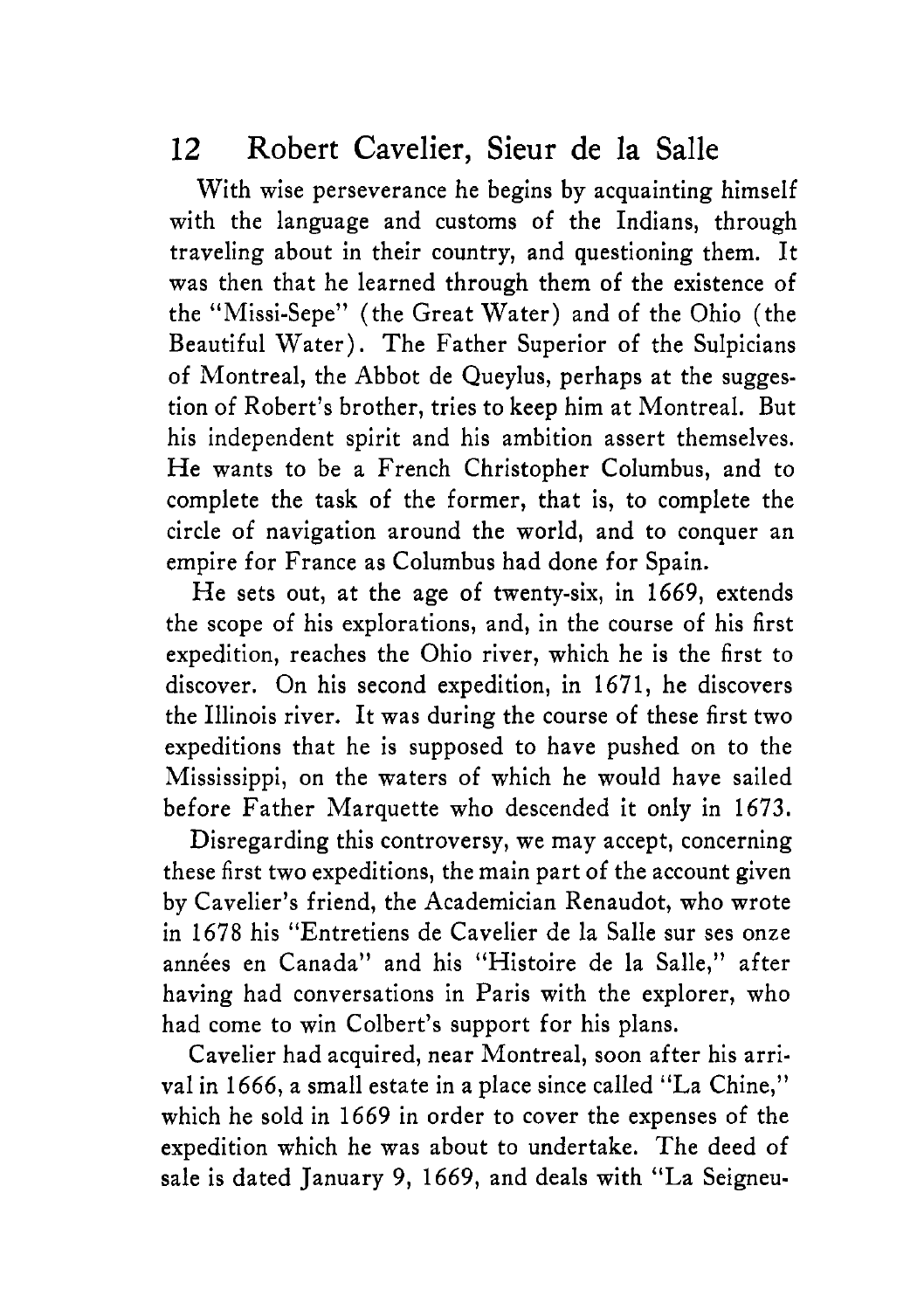rerie appelée de Saint-Sulpice," which was called "La Chine," perhaps with some irony, because of Cavelier's plan which was at that time to reach China. This sale brought him 3,800 livres. His last bit of land was sold at the time of his departure, in order to pay for the final equipment, to Charles Le Moyne, head of the Lemoyne family, the members of which were to distinguish themselves in the history of the French Empire of America, and who were to carry on the work of Cavelier, Iberville, Bienville, etc. It may be recalled that Montreal and its environs were the domain of the Sulpicians at the time.

Wishing to insure for himself the support of Jean Talon, and out of consideration for his brother and the Sulpicians, he agreed that François Dollier de Casson should command the expedition and that they should also take along another Sulpician brother, young René Bréhan de Gallinée, a supposed astronomer, in any case a cartographer. They left on July 6, 1669. The two Sulpician brothers' desire was to reach tribes which would look favorably upon their mission. They wished to convert the natives, and, in their warm zeal, their main concern was not to be outstripped by the Jesuits, who had just established a mission at Ste. Marie du Sault. On September 30, 1669, on the shores of Lake Ontario, de la Salle and his companions parted without any friction, and merely in consequence of the arrival of Louis Joliet. The latter, who had been sent by Talon to seek copper mines, had failed; but he had visited many tribes, and he advised the two Sulpicians to go and preach the gospel to the tribes, north of Lake Superior, whom he had just visited. Cavelier's plans did not permit him to accompany them; he followed his own design, crossing the portage which separated Lake Ontario from the Ohio River which he had discovered and descended, we do not know exactly how far. He went so far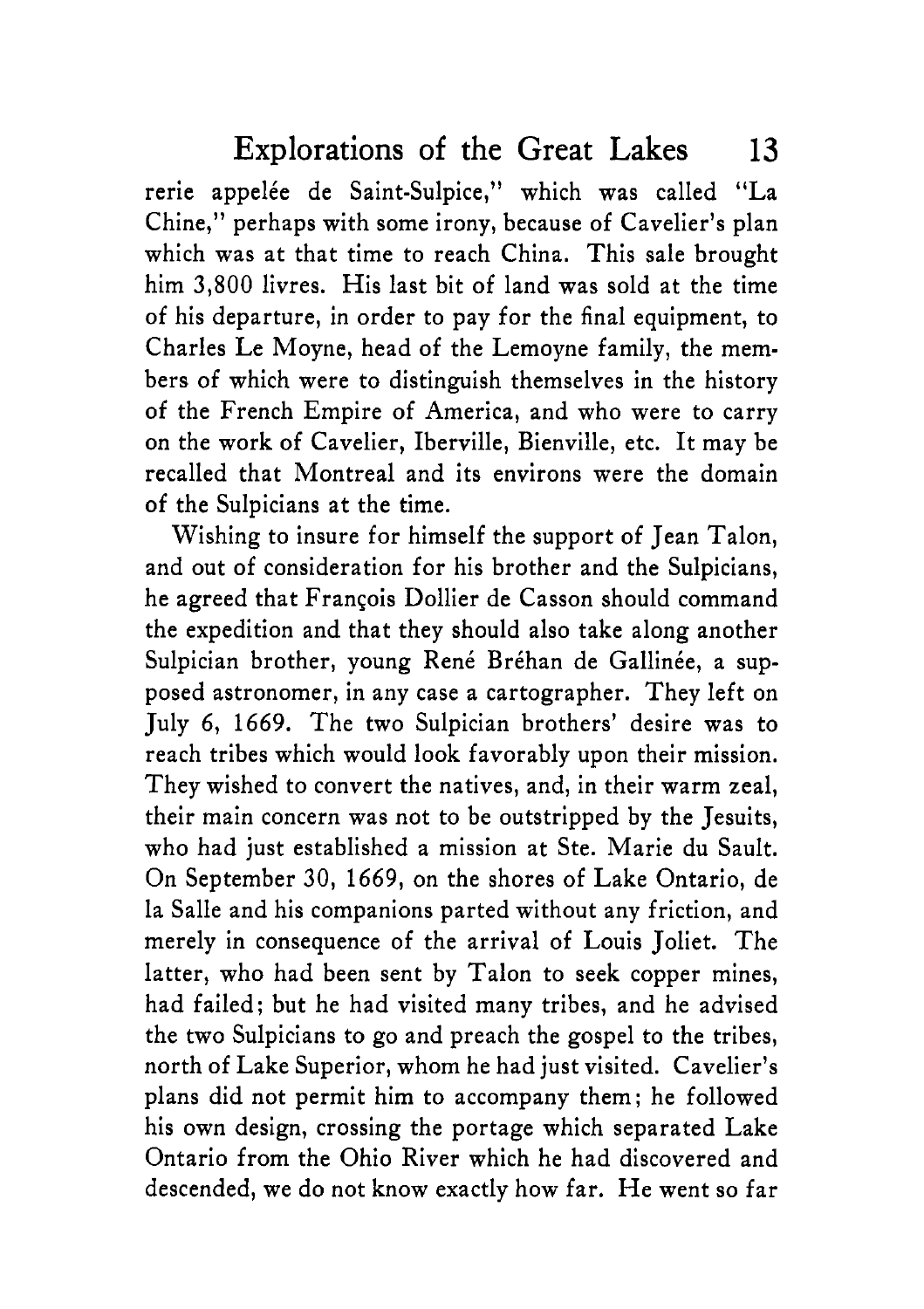that he was abandoned by nearly all his companions; but he did not lose courage. He moved on, and did not return to Montreal until about the middle of 1671.

The second expedition must have taken place between 1671 and 1672. On August 6, 1671, he received various supplies on credit from the fiscal agent of the colony. By a new contract of December 18, 1672, he pledged himself to pay for them. It was between these two dates that he discovered the Illinois River which flows from the east to the west, then another river which he believed to be the same and which, according to some was the Mississippi, running from the northwest to the southeast.

The observations made by Cavelier between 1669 and 1672 have shown him that the streams which he has discovered do not flow to the west, as Champlain imagined, and as he himself had believed. They run towards the south and southeast, that is to say toward the Gulf of Mexico, which had long been known to the Spanish and traveled over by Spanish ships. Revising immediately his first plan, he substitutes for it another great plan, which was to link the Gulf of Mexico with New France by a series of military posts and settlements, and thereby found a great French empire from the Gulf of the St. Lawrence to the Gulf of Mexico.

How will he carry it out? He must win over Talon, who has so far supported him, but who will leave Canada in 1673, and Frontenac, who arrives in 1672; but above all he must obtain the full support of France: that is to say, the cooperation of Colbert.

Jean Talon and Frontenac were quite favorable to the policy of expansion in New France, but they encountered the opposition of Colbert. Frontenac had just come from the Court; he knew that the Government was to conduct, in Europe, wars which would require all its resources : and the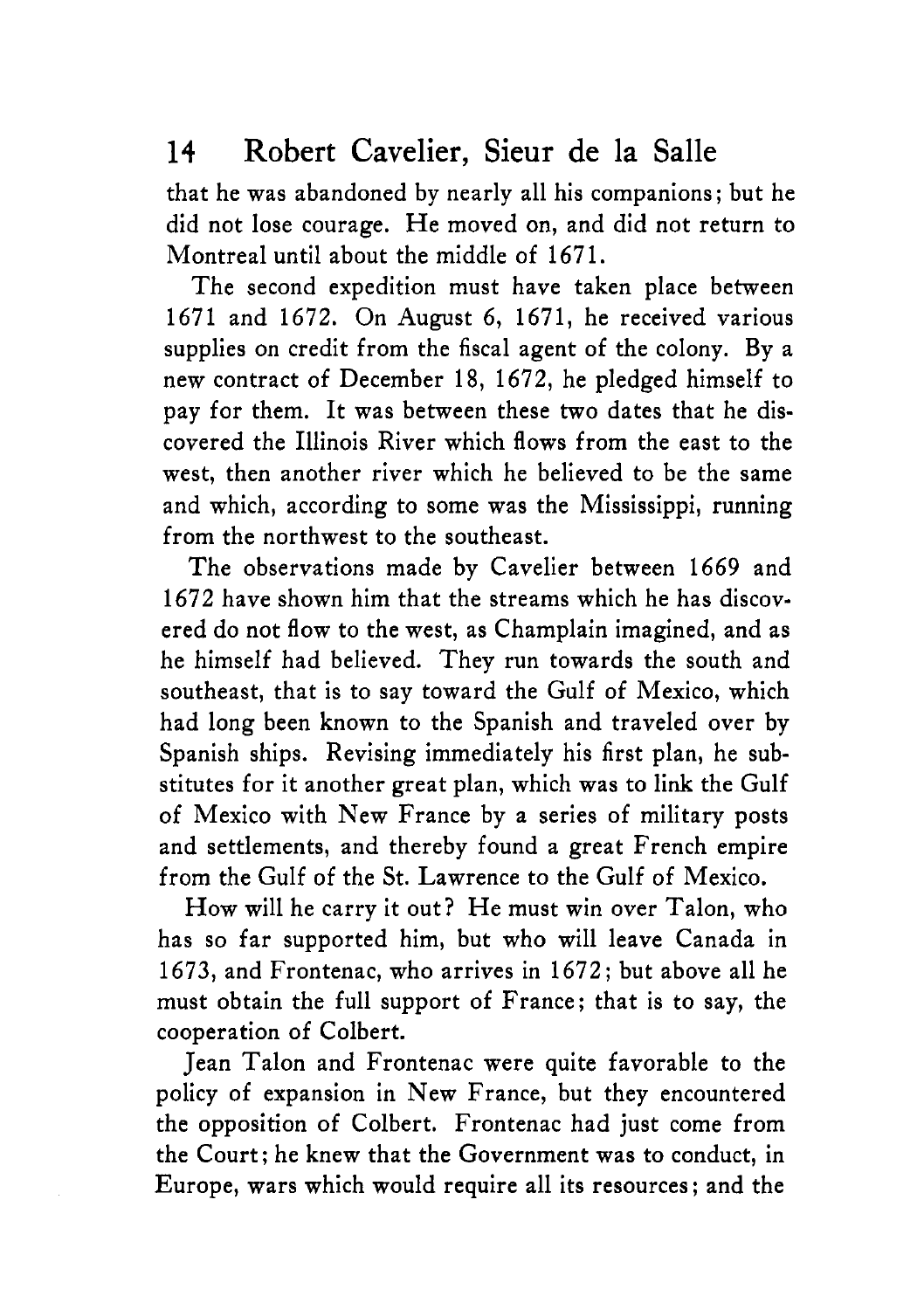demands were so great that Louis XIV had the regiment of Carignan-Salières brought back from Canada in 1673. Frontenac, who pictured to Colbert the situation of Canada once deprived of its defenders, was advised by Colbert to organize the inhabitants into companies, not to give up the task of colonization, but to take great care to fall back to the banks of the St. Lawrence, just as in 1914 when Lyautey was ordered to limit himself to the occupation of the coast of Morocco. The order of Colbert was formal, and on May 17, 1674, he urged Frontenac to do his utmost to clear and colonize only the most fertile territories, those the closest to the sea and having communication with France, instead of carrying on explorations into the interior, over territories so far removed that they could neither be inhabited nor held by the French.<sup>3</sup> To run counter to these instructions, Frontenac and Cavelier de la Salle, in full agreement as to the plans to be carried out, acted cautiously. Things could not be rushed; they had to wait till events in Europe should take a favorable turn in order to gain the confidence of Colbert.

That is why Frontenac sent Cavelier to France in 1674. He had asked him beforehand, in order to have good grounds for recommending him to the minister, to go to Katarokony (Kingston) on the left bank of the St. Lawrence, and to build a fort there which would dominate the country of the Iroquois. These warriors were the terror of the colony. In 1660, Dollard des Ormeaux and his sixteen companions had to sacrifice themselves to save Montreal. The new outpost was to be a barrier against their attacks. On July 12, 1673, the governor held a solemn assembly in the presence of the delegates of the neighboring tribes.

This task accomplished, Cavelier was able to go to Versailles and present to Colbert a letter from Frontenac dated November 14, 1674, which pointed out the merits and dis-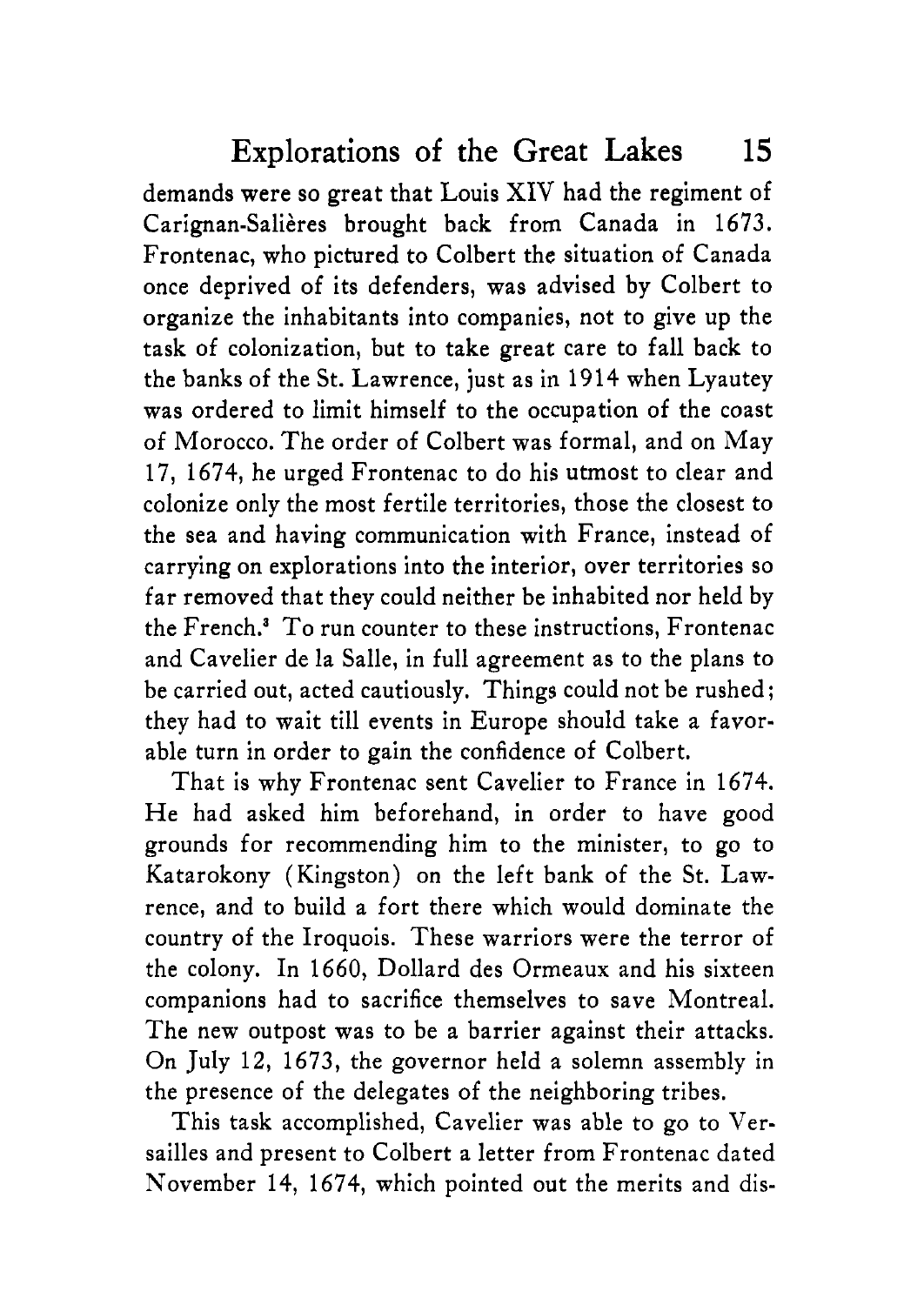coveries of the explorer. The latter won the favor of the Minister. The king indeed, by letters patent of May **13,**  1675, ennobled him "for the good and praiseworthy report which has been made to us of his good deeds in the country of Canada (that is, in North America)" and named him governor of the Fort of Katarokony, otherwise called Frontenat, on condition that he clear the land, colonize it, attract the natives, support two Recollets, and build a church within six years.

If de la Salle, since such is henceforth his name, had not been moved by an indomitable will, in the service of a great design which he was never to abandon, he might have repaired the disaster to his fortune and might have easily enriched himself by remaining peacefully as governor of Fort Frontenac. But contrary to the suggestion of Father Charlevoix, he did not come to America to enrich himself, but to enrich France by the gift of an empire. He has only one dream : to complete and profit by the discovery of which the first two expeditions were preliminary surveys. The plan which he conceives consists in linking Fort Frontenac, situated on Lake Ontario, with the Great Lakes by a first Establishment placed on the Niagara at the portage between Lake Ontario and Lake Erie; then by a second at the portage between the Great Lakes and the Illinois River, which he had already explored: from there, according to the data collected by himself, Joliet, and Father Marquette, he would be able to reach the sea by following down the course of the river, and establish at its mouth a port for the French Navy.

But Colbert continued to oppose obstinately any further expansion; he wrote to Frontenac: "The population of Canada must be increased before we can think of other territory." Frontenac and de la Salle agreed that only one method would be effective. They must see Colbert and con. vince him.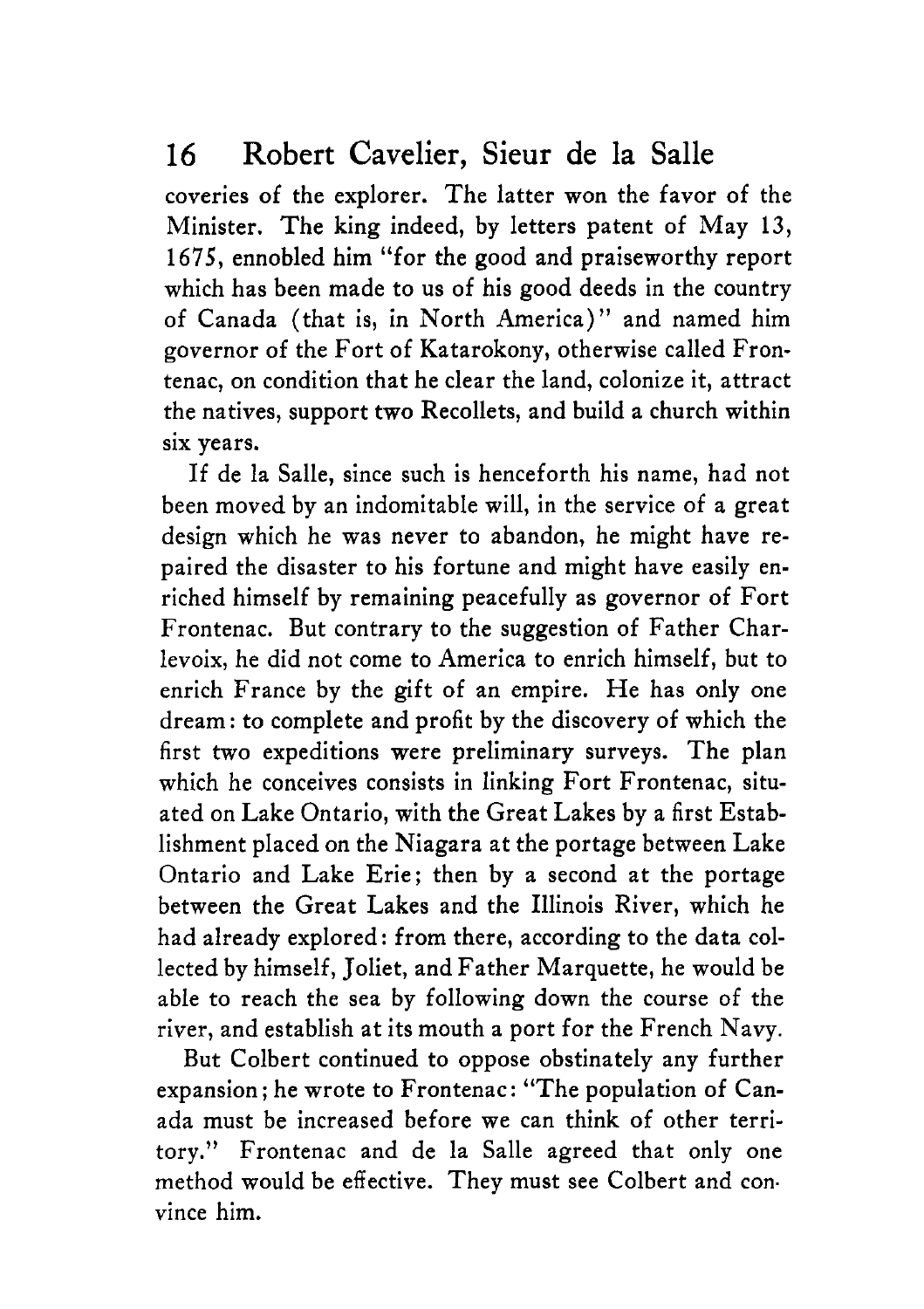Cavelier de la Salle left Canada in November, 1677, having, it was reported, ten thousand pounds to deliver to the French director of commerce, Sieur Bellinzani, who was later accused of treachery and threatened with the Bastille.<sup>4</sup> De la Salle obtained, at any rate, an audience with Colbert. He had a hard part to play and that conversation with the minister marks an important date in his own career as well as in French politics. It was on that day that Colbert made the decision to establish the great French Empire of America. De la Salle was insistent and enthusiastic; he really won Colbert over by the clearness of his plan, the cogency of his reasoning, and the precision of his information. Colbert, as a rule so unimaginative and appreciative only of concrete facts,' realized the opportunity of the moment and saw before him the man capable of profiting by it. This moment was the convergence of two great wills.

This point won, it was inevitable that Colbert should reject the counter propositions presented by Louis Joliet, who was asking for the concession of the country of the Illinois as a reward for his discovery. Between the man who sought to enrich himself and the man who sought to create an empire, Colbert could not hesitate, in spite of the support which the Jesuits gave to their protégé, and in spite of the slanderous remarks made among the entourage of the King and Colbert by Father Ragueneau "having purposely come from Canada to France to whisper about before the expected visit of de la Salle that the latter was mad enough to be put into solitary confinement."<sup>6</sup>

This so-called madman, having convinced Colbert,' obtained from the King letters patent on May **12,** 1678. It was Prince de Conti who presented de la Salle to the King, and who presented to de la Salle Chevalier de Tonty, who was to become his faithful companion. Wasting no time, de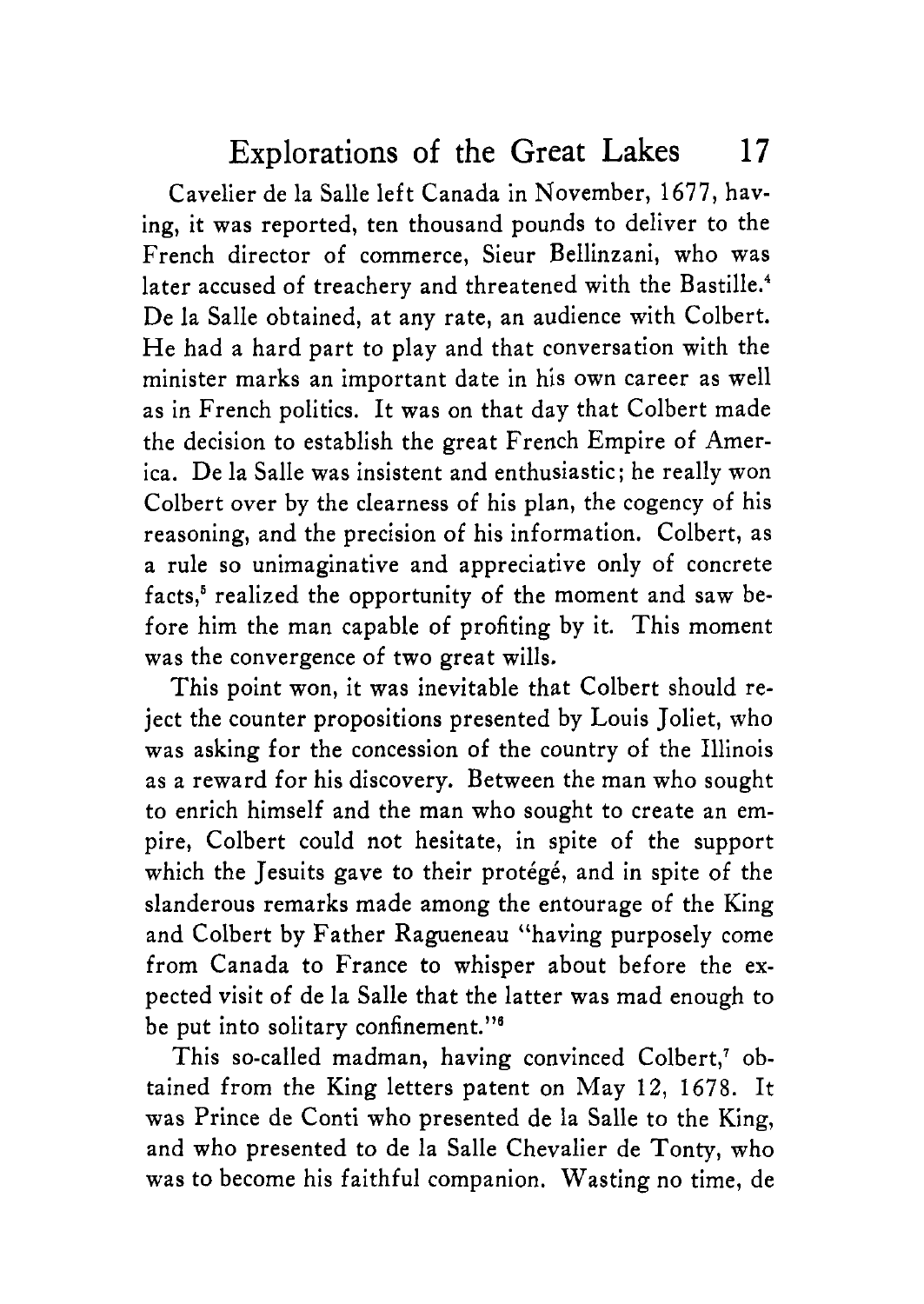la Salle took ship at La Rochelle on July 14 to return to Canada, where he conferred with Frontenac. De la Salle, although resolute and enthusiastic, is at the same time patient, methodical, and sagacious. For twelve years he has been preparing for his great work by studying the country, the natives, and their languages. He is now going to devote three years, not to the technical preparation of the expedition itself, but to the establishment of a strong base of operations to the south of the Great Lakes. The methodical exploitation of his colony of the Illinois, the moral conquest of the natives, the establishment of forts and posts, occupy de la Salle during this time. This base is to furnish him men, connections with the south, military supplies, and a zone of security to which he might return in case of trouble. His genius is the fruit of long patience and far-sighted labor. Again the man shows his complete unselfishness, since the concession of the Illinois country was of such a nature **as** to enrich its beneficiary. De la Salle uses his concession only as a means of furthering the idea to which he has entirely devoted himself.

Here, then, are the main outlines of the preparatory stages of the great expedition of 1682. Immediately after his return to Fort Frontenac on December 16, 1678, de la Salle sets out to establish posts along the route to the south. On January 30, 1679, he leaves to construct Fort Conti (which burned in 1680) on the portage of the Niagara. This fort with its enclosure and palisade at the mouth of the Niagara had a most pacific aspect. There he leaves the Chevalier de Tonty. In May, 1679, he completes the construction of a beautiful sailboat, "Le Griffon," a vessel of fifty tons, carrying seven cannon. This is the first European vessel to make its appearance on the Great Lakes. It contributes to a high degree to de la Salle's prestige with the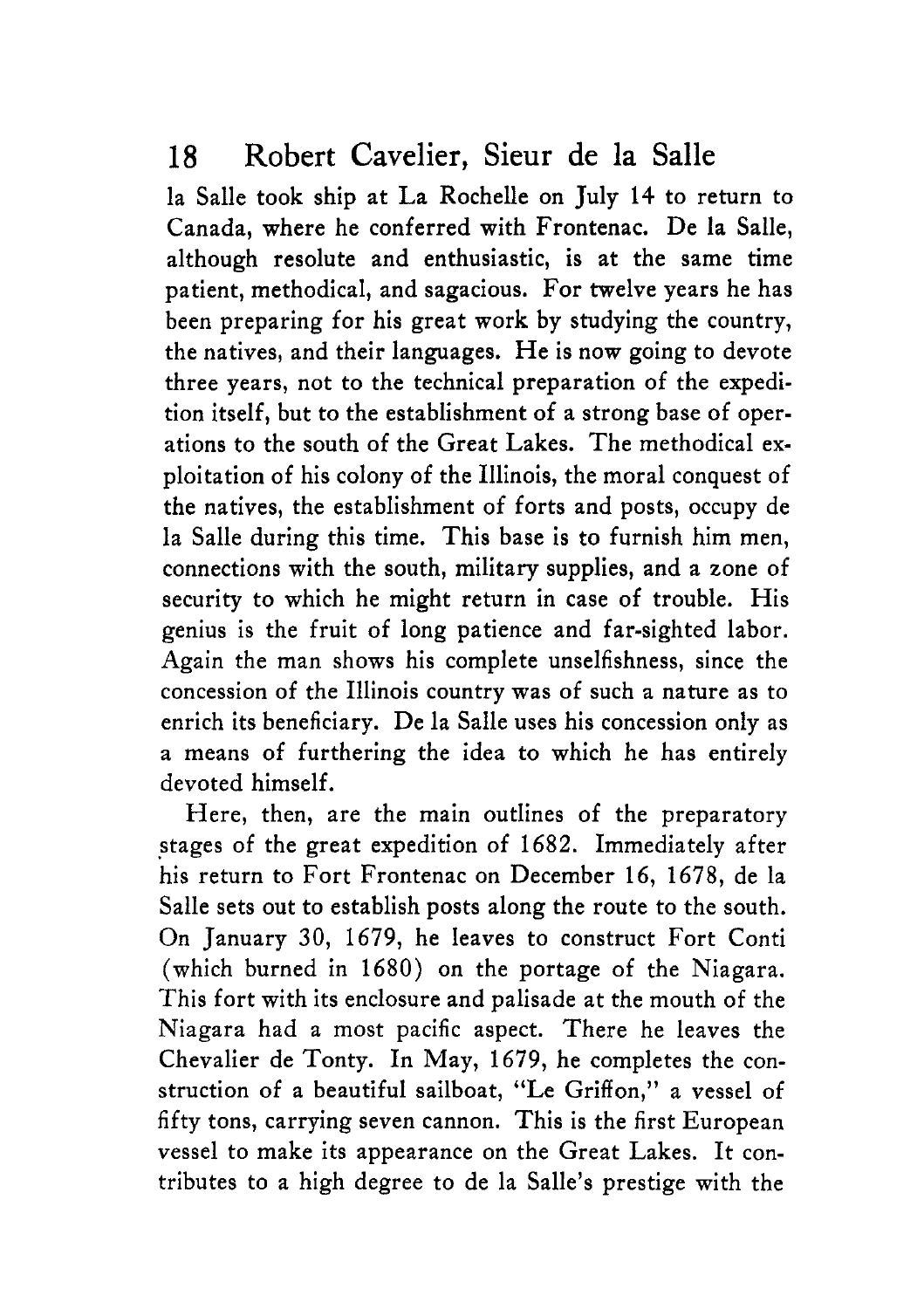Indians. After a cruise on the Great Lakes, in the course of which the "Griffon" braved the storms of August, 1679, this ship disappeared in September, 1679, without leaving any trace. There were then only six men on board. De la Salle thought that the crew plundered the ship, then sank it, and fled to sell their plunder to the Indians; and he even adds that this was done at the suggestion of his adversaries.

The line of the forts on the Great Lakes, Fort Frontenac, and Fort Niagara, is completed by the new fort of the Miamis. This strategic post is situated on a natural bluff at the southernmost point of the Great Lakes at a river outlet in the center of the great tribe of the Miamis, and at the spot where the portage will be short to join the point on the Illinois River which is free of ice in winter. De la Salle studied with greatest care the streams of the Ohio and the Illinois. The voyage of Father Marquette informed him about the course of the Wisconsin. These are the three streams nearest to the Great Lakes. He must choose one of the three in order to pass from the St. Lawrence basin and the Great Lakes over into the Mississippi basin. He chooses the Illinois because it is on the most direct route to the south and because on its course is the nearest point free of ice. The portage will be made then from the fort of the Miamis to the posts of the Illinois: Crèvecœur and St. Louis.

Accordingly, he constructs on the southern shores of Lake Michigan, at the mouth of the Miami River, Fort Miami, a strong fortress, eighty by forty feet, connected to the lake by a navigable canal. This is in November, 1679. From the shores of the Great Lakes he descends to the south through the middle of the Illinois country, where the territory is new, and difficulties arise. He goes with Tonty to the largest village of the Illinois, one hundred and twenty leagues away from Fort Miami, and arrives there January 1, 1680. He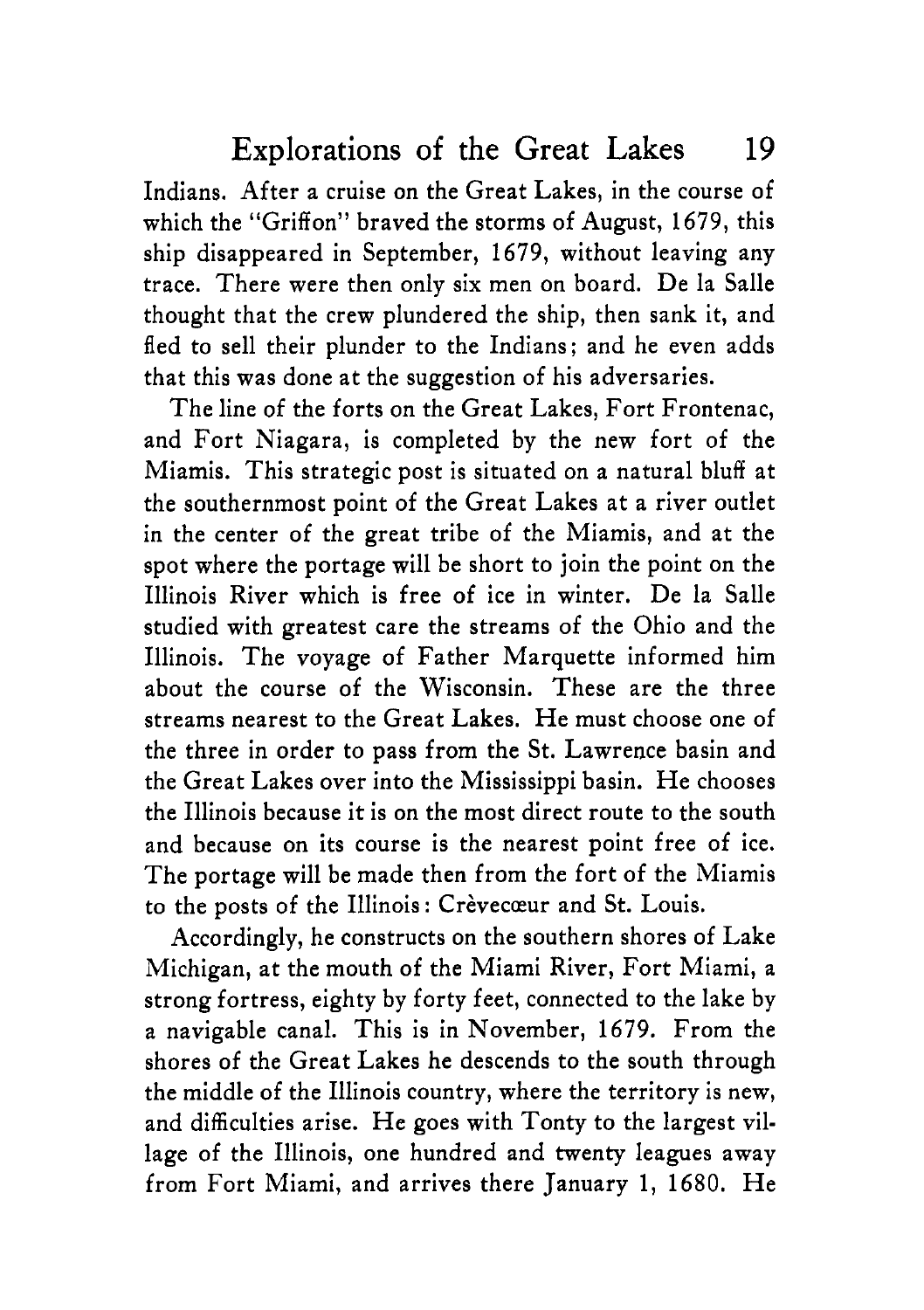remains there two months, departs again March 1, leaving the faithful Tonty to take his place and complete the fort which he has just established in the very heart of the Illinois country, on the Illinois River and on the direct route to the Mississippi. This fort would permit him to shift the point of departure from the Great Lakes to one of the tributaries of the Mississippi, and thus avoid any portage. It was Fort Crèvecœur, on the left bank of the Illinois River, just across from the present city of Peoria. Later, de la Salle established his main outpost at Fort St. Louis, likewise situated on the left bank of the Illinois, but a little more to the north, opposite the present city of La Salle. The present city of St. Louis is more to the south on the Mississippi, below the junction of the Illinois and the Missouri Rivers.

De la Salle must allow Tonty sufficient time to complete the main structure of the fort. He makes use of this time from March 1 to May 6 to travel over his Illinois colony and make contact with the natives. On May 6 he returns to Fort Frontenac where he prepares for his next trip, which takes place August 10, 1680. From then on, he is accompanied by Nica, an Indian whom he bought, whose life he had saved, and who had come to worship him devotedly. He sets out to reach the new Fort Crèvecœur of the Illinois and to find Tonty again: but a catastrophe has taken place which the zealots of the "good savage" do not mention in their works. De la Salle reaches the great village of the Illinois which he has just visited a few months ago and finds it a vast scene of devastation: an invading horde of the Iroquois of the great warlike tribes of the State of New York had come this far west. All is laid waste; seven hundred bodies of women and children are impaled and roasted ; other bodies are still in the boiling pots: these are the remnants of the conquering Iroquois' feast.